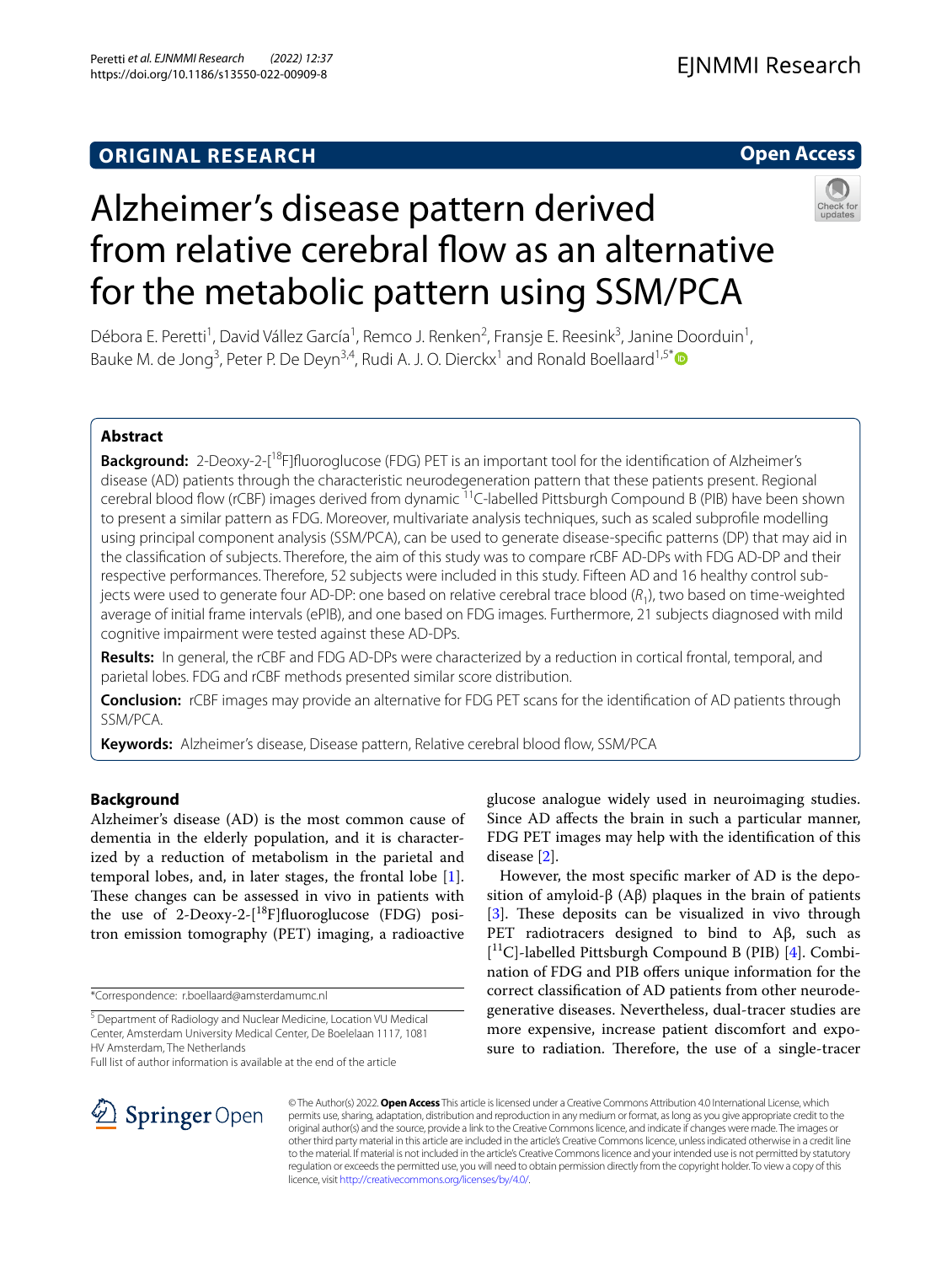PET image that could characterize more than one aspect of a disease is of practical interest.

Earlier studies have already shown that brain metabolism and regional cerebral blood flow (rCBF) are associated [[5\]](#page-8-4). Since then, several studies have explored to what extent this association runs, both in general and specifically in AD  $[6-8]$  $[6-8]$ . Moreover, rCBF values derived from dynamic PIB PET scans have already been shown to be well correlated with FDG, both through parametric images of relative cerebral tracer flow  $(R_1)$  and weighted average of the initial frames of the PIB scan (ePIB) [\[9](#page-8-7)[–16](#page-9-0)]. Previous studies have shown that, despite  $R_1$  and ePIB not being the same as rCBF, they provide rCBF surrogate images that are well correlated with the gold standard measure of rCBF [\[10](#page-8-8)].

While most of the previous studies comparing metabolism and rCBF measures were performed based on regional uptake values [\[9](#page-8-7), [17](#page-9-1)[–19](#page-9-2)], not many investigations have been performed in AD population on a voxel level using rCBF images derived from dynamic PET scans [[20,](#page-9-3) [21](#page-9-4)]. Scale Subprofle Modelling using Principal Component Analysis (SSM/PCA) is a network analysis technique that combines information from a group of patients and healthy volunteers to generate an image that characterizes the tracer or biomarker specifc disease pattern [\[22](#page-9-5), [23](#page-9-6)]. This generated pattern can then be used to test new subjects and give them a score that represents how much they express this characteristic pattern in their images. Moreover, one of the advantages of this technique is that it is independent of the user's assessment of subject classifcation, which relies on the reader's experience and can introduce variability in classifcation [[1](#page-8-0), [24](#page-9-7), [25\]](#page-9-8).

The aim of this study was to generate rCBF diseaserelated AD pattern (AD-DP) from dynamic PIB PET studies using SSM/PCA, extending a previous work using an FDG template only  $[10]$  $[10]$ , and then compare the results with the ones obtained from FDG PET scans. To this end,  $R_1$  and ePIB images of two different (early) time intervals were generated and analysed. Then, correlations between characteristic disease patterns and subject's scores obtained by the rCBF images were compared to those from FDG images.

#### **Material and methods**

#### **Subjects, PET acquisition, and image processing**

A cohort of ffty-two subjects was drawn from a large on-going study at the memory clinic of the University Medical Center Groningen (UMCG), Groningen, The Netherlands. All subjects gave their written informed consent to participate in the study. This study was approved by the Medical Ethical Committee of the UMCG (2014/320) and was conducted in agreement with the Declaration of Helsinki and subsequent revisions. Of all subjects, 15 were diagnosed as AD, 11 as Mild Cognitive Impairment due to AD ( $MCI+)$ , 10 as MCI not due to AD (MCI−), and 16 healthy controls (HC) based on the National Institute on Aging and the Alzheimer's Association Research Framework [[3](#page-8-2)], and the Petersen criteria  $[26]$  $[26]$ . Healthy controls were recruited via advertisement, and subjects were included if they had no cognitive complaints and a mini-mental state examination (MMSE) score of 28 or above. Each subject underwent two PET scans: a static FDG and a dynamic PIB. From the FDG PET scan, a standardized uptake value normalized by cerebellar grey matter uptake (SUVR) image was generated. From the dynamic PIB PET scan, three rCBF images were generated, namely  $R_1$  by pharmacokinetic modelling of the dynamic scan (using Simplifed Reference Tissue Model 2 (SRTM2) [\[27](#page-9-10)] and the grey matter of the cerebellum as the reference tissue), and 2 SUVR images by taking the time-weighted average of the initial frame intervals, i.e.  $ePIB(20-120 s)$  and  $ePIB(1-8 min)$ . Therefore, each subject had a set of four images. A complete description of patient inclusion methods is described elsewhere [[10](#page-8-8)].

 $R_1$  images were generated by applying pharmacokinetic modelling in a voxel-based level using the grey matter of the cerebellum as a reference region. The simplifed reference tissue model was frst applied to make an estimation of binding potential. Then, voxels with a binding potential value above 0.05 were selected and the median value of the estimated efflux parameter of the reference region was fxed. Finally, the SRTM2 was applied with a restriction on the range of the apparent efflux rate constant values, with a minimum of 0.01 and a maximum of 0.3 and 80 basis functions to generate the final  $R_1$  parametric maps. For a thorough comparison of the dynamics of *R*1 and diferent frame intervals of early phase PIB scans across AD, MCI, and HC groups, the authors refer the reader to a previous publication by Rodriguez-Vieitez and colleagues [\[15](#page-9-11)].

All images were normalized to the Montreal Neurological Institute space using tissue probability maps. Anatomical regions were defned from the Hammers atlas [\[28\]](#page-9-12). Regions were combined accordingly to the lobe to which they belong to. Additional File [1:](#page-8-9) Table S1 shows a complete list of regions that were combined to generate lobe volumes of interest. Table [1](#page-2-0) presents a summary of the demographic characteristics of the included subjects in this study. Further details on tracer synthesis, PET experimental design, and image processing are described elsewhere [[10,](#page-8-8) [29\]](#page-9-13).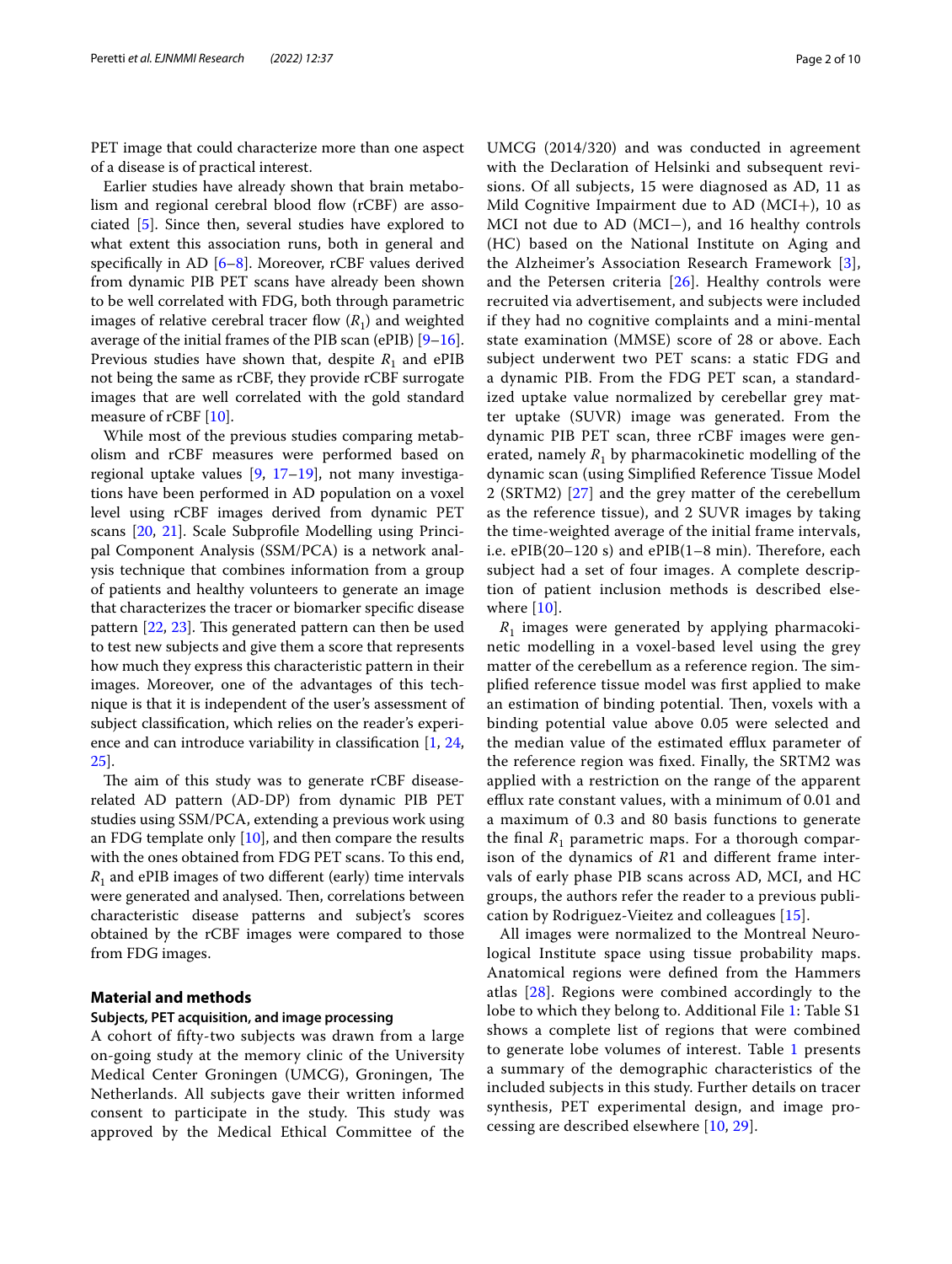|             |        | $AD (n = 15)$ | $MCI+(n=11)$ | $MCI - (n = 10)$ | $HC (n = 16)$ |
|-------------|--------|---------------|--------------|------------------|---------------|
| Sex         |        |               |              |                  |               |
|             | Male   |               |              | 8                | 11            |
|             | Female | 6             | 4            |                  |               |
| Age (years) |        | $65 \pm 8$    | 65±5         | $67 + 9$         | $69 + 5$      |
| MMSE score  |        | $25 \pm 3$    | $27 + 2$     | $24 \pm 6$       | $30 \pm 1$    |

#### <span id="page-2-0"></span>**Table 1** Demographic characteristics of the subjects

#### **Scale subprofle modelling using principal component analysis**

SSM/PCA was applied using an in-house software based on the work of Spetsieris and colleagues [[22](#page-9-5)] adapted for the use of quantitative images derived from pharmacokinetic modelling and intensity normalized images (SUVR) [[20\]](#page-9-3). In summary, spatially normalized images of 15 AD patients and 16 HC subjects were masked so that only brain data were further used in the analysis. Images were converted into a matrix where each subject corresponds to a column and each row is a voxel in the image. Data were centred per subject and then an average HC image was generated. This image was subtracted from all subject's images. PCA was applied to the data, and components were ordered by explained variance. The frst components that, when combined, explained at least 50% of data variance were selected. Lastly, a stepwise forward logistic regression was performed to generate a pattern. The Akaike information criterion was used to defne the best image that represents the AD-DP. A leaveone-out cross-validation (LOOCV) approach was used to verify the stability of the AD-DP scores. For each subject that was left out, a new AD-DP was generated using the remaining subjects and the left-out subject received a new score based on this AD-DP. All subject's image received a score by the inner product of the image against the AD-DP. For the subjects that were used to generate the AD-DP, the LOOCV score was taken to reduce bias. Finally, the scores were standardized to a *Z*-score using the mean standard deviation of the LOOCV HC group. Average and standard deviation values for all regions included in the Hammers atlas and the larger lobe volumes of interest were extracted from each AD-DP.

#### **Comparison between disease patterns**

Pearson's correlation coefficients were calculated comparing all AD-DPs. To further explore the diferences and similarities between the rCBF AD-DPs and the FDG AD-DP, joint histograms were plotted. A joint histogram is a multidimensional histogram created from a set of voxel values with the same location in the brain. The *x*and *y*-axes represent voxel values in the AD-DPs generated from diferent images (i.e. FDG and rCBF). A voxel in the FDG AD-DP (*x*-axis) with a specifc value might have a diferent value in the rCBF-generated DP (*y*-axis). The joint histogram contains the counts of how many voxels have the same combination of values, which were plotted in a base 10 logarithmic amplitude scale. To better quantify these relationships, a linear regression was used to explore the correlations. In these comparisons, the FDG AD-DP was considered the independent variable, while the rCBF patterns the dependent, as it was done before for the scores. This configuration allows for an investigation of how the regional cerebral blood flow is explained by the metabolism. A *p* value of 0.05 was used as a signifcance threshold for all evaluations.

#### **Statistical analysis of scores**

Receiver operating characteristic (ROC) curves were generated using the scores from AD and HC groups to fnd the optimal threshold for classifying subjects based on Youden's method [\[30](#page-9-14)]. Confdence intervals (CI) for the area under the curve were calculated using a 95% interval. To avoid a possible bias of using the same scores from the subjects that were used to generate the disease pattern, this analysis was performed using only the LOOCV scores.

An ANOVA per image type was performed to test if scores from diferent groups of subjects were signifcantly different from each other. The  $p$  values were then corrected for multiple comparisons using Tukey's approach.

A general linear model was used to explore the relationship between the scores from the rCBF AD-DPs (dependent variable) and the ones from the FDG AD-DP (independent variable) for all subjects. Pearson correlation coefficients were also computed to explore the interrelationship between metabolic and rCBF scores. Furthermore, a Bland–Altman plot was used to evaluate the agreement between metabolic and rCBF scores  $[31, 32]$  $[31, 32]$  $[31, 32]$  $[31, 32]$ . The agreement interval was calculated as  $1.96 \times$  standard deviation. Moreover, linear regressions were made to assess the bias of each rCBF score compared to the FDG scores. All results were analysed using RStudio (version 1.2.5033, R version 3.6.3).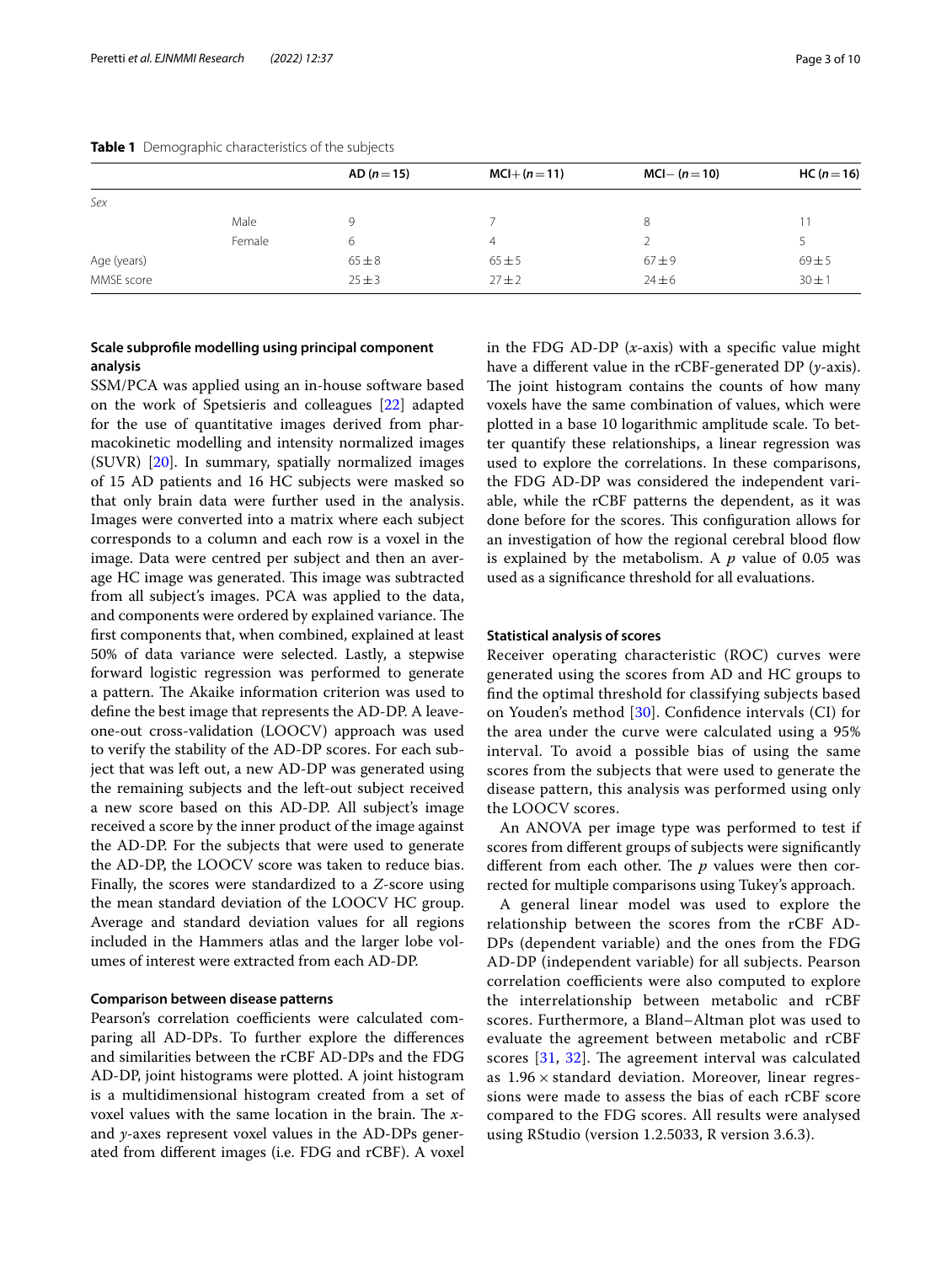

<span id="page-3-1"></span><span id="page-3-0"></span>**Table 2** Composition of principal components (PC) in the disease pattern (DP) of each imaging method

|                 | <b>Included PCs</b> | PCs in DP | Variance<br>explained by<br>DP(%) |
|-----------------|---------------------|-----------|-----------------------------------|
| <b>FDG</b>      | 5                   |           | 24.2                              |
| $R_{1}$         | 6                   | 1, 2      | 30.5                              |
| ePIB(20-130 s)  |                     | 1, 2, 3   | 33.8                              |
| $ePIB(1-8 min)$ |                     |           | 29.1                              |

#### **Results**

#### **Description of disease patterns**

Overall, the FDG,  $R_1$ , and ePIB(20–130 s) AD-DP (Fig. [1](#page-3-0)) agreed with the expected AD patterns of previous studies, presenting a general cortical decreased

metabolism in patients when compared to HC subjects, with the parietal lobe showing the largest relative reduction in metabolism and rCBF. This can be seen by the negative voxels depicted in blue in Fig. [1](#page-3-0). However, the ePIB(1–8 min) images resulted in an AD-DP that resembles more a pattern of amyloid deposition [[20](#page-9-3)] than the one expected for metabolism or rCBF. This pattern was characterized by a generalized relative increase in signal (positive voxels depicted in red in Fig. [1\)](#page-3-0) in grey matter of AD patients when compared to HC subjects. Table [2](#page-3-1) contains the details of the principal components used to generate the fnal disease patterns, and Table [3](#page-3-2) shows the average and standard deviation values of larger brain lobes for each AD-DP. Additional fle [1](#page-8-9): Table S1 contains average and standard deviation values for all regions included in the Hammers atlas.

#### **Correlations and joint histograms**

When compared to the FDG AD-DP, rCBF patterns resulted in the following correlations:  $R_1$  0.79, ePIB(20–130 s) 0.59, and ePIB(1–8 min) 0.35. When compared between each other, rCBF AD-DPs presented lower correlation values:  $R_1$  and ePIB(20–130 s) 0.62,  $R_1$  and ePIB(1–8 min) 0.30, and ePIB(20–130 s) and ePIB(1–8 min) 0.02.

Figure [2](#page-4-0) shows the joint histograms comparing the FDG AD-DP with either the  $R_1$  (Fig. [2](#page-4-0), top), the ePIB(20– 130 s) (Fig. [2,](#page-4-0) middle), or the ePIB(1–8 min) (Fig. [2](#page-4-0), bottom) DPs. These results suggest a high correlation between  $R_1$  and FDG AD-DPs, with FDG metabolism accounting for 69% of variability  $(R^2=0.69, p<0.01,$ slope=0.81, intercept= $-$  0.03). Meanwhile, the FDG metabolic pattern accounted for only 35% of the variability of the ePIB(20–130 s) AD-DP ( $R^2$  = 0.35,  $p$  < 0.01, slope  $=0.59$ , intercept  $=0$ ) and 12% of the variance of the ePIB(1–8 min) AD-DP ( $R^2$ =0.12,  $p$  < 0.01, slope = 0.35,  $intercept = 0$ ).

<span id="page-3-2"></span>**Table 3** Volume, average, and standard deviation values of the AD-DPs for larger brain regions

| Region                     | Volume $(cm3)$ | <b>FDG</b>       | $R_{1}$          | ePIB(20-130 s)   | $ePIB(1-8 min)$ |
|----------------------------|----------------|------------------|------------------|------------------|-----------------|
| <b>Brainstem</b>           | 29.29          | $0.66 + 0.33$    | $0.41 + 0.94$    | $0.39 + 0.63$    | $0.19 + 0.92$   |
| Frontal lobe               | 501.06         | $0.07 + 1.05$    | $0.05 \pm 1.02$  | $0.23 + 0.77$    | $0.26 \pm 0.89$ |
| Occipital lobe             | 172.99         | $-0.25 \pm 0.76$ | $-0.11 \pm 0.65$ | $0.50 \pm 0.79$  | $0.36 + 0.71$   |
| Parietal lobe              | 307.86         | $-0.58 + 1.23$   | $-0.41 \pm 0.95$ | $-0.68 \pm 1.01$ | $0.00 \pm 0.82$ |
| Temporal lobe              | 285.69         | $-0.11 \pm 0.81$ | $-0.23 + 0.82$   | $-0.45 \pm 0.84$ | $0.03 + 0.68$   |
| Cerebellum                 | 180.89         | $0.73 + 0.65$    | $0.58 + 0.89$    | $0.77 \pm 1.00$  | $0.44 + 0.83$   |
| Posterior cinqulate cortex | 6.38           | $-1.30 \pm 1.17$ | $-0.76 \pm 0.91$ | $-1.16 + 0.91$   | $0.33 + 0.82$   |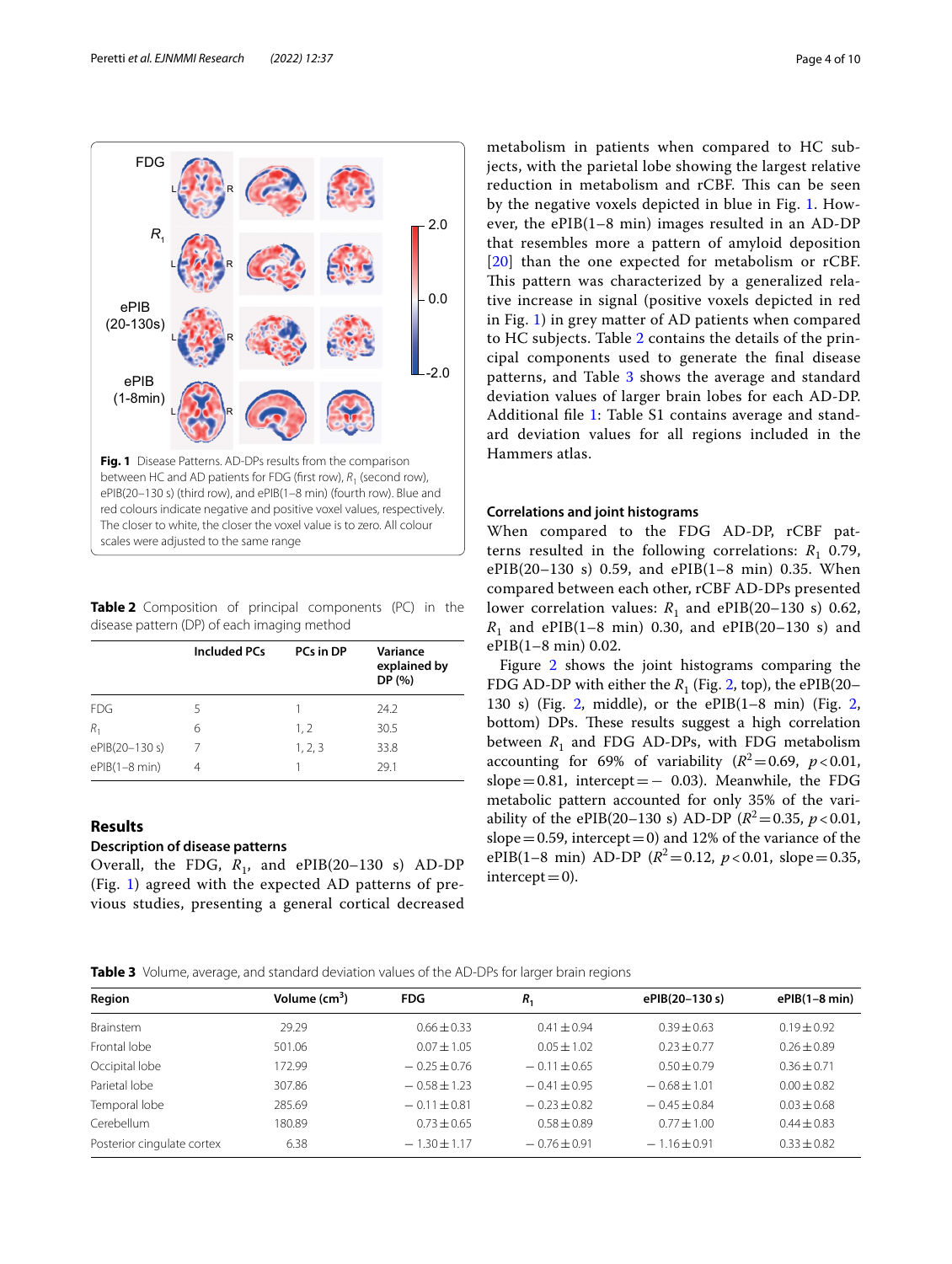

#### <span id="page-4-0"></span>**ROC curves**

Figure [3](#page-4-1) shows the ROC curves used to defne the threshold that classifes subjects as AD patients or HC. For the FDG images, the optimal threshold found was 1.1 with an area under the curve (AUC) of 0.93 (CI 0.82–1.0). Meanwhile, all rCBF methods resulted in a similar AUC.  $R_1$  presented an AUC, of 0.86 (CI 0.7– 1.0), with a threshold for classification of 0.35. Then, ePIB(20–130 s) had a threshold of 0.69 and an AUC of 0.85 (CI 0.68–1.0). Finally, ePIB(1–8 min) resulted in a threshold of 0.58 and an AUC of 0.85 (CI 0.69–0.99).



#### <span id="page-4-1"></span>**Distribution of scores**

Figure [4](#page-5-0) depicts the distribution of scores for each subject for all methods used in this analysis. In general, the AD group of patients showed a higher score than the other groups, followed by the  $MCI+$  subjects. The resemblance between group scores distributions of rCBF and FDG methods was also notable.

In general, all image methods presented a statistically signifcant diferent distribution of scores between groups (ANOVA,  $p < 0.05$ ). After correction for multiple comparisons, FDG scores (Fig. [4](#page-5-0), top left) were signifcantly diferent between AD and MCI+(diference between groups: 1.48±0.47, *p*=0.02), MCI−  $(1.53 \pm 0.50, p = 0.02)$ , and HC  $(2.31 \pm 0.43, p < 0.01)$ groups. Meanwhile, the rCBF methods only presented statistically signifcant diferences between the AD and HC groups.  $R_1$  (Fig. [4](#page-5-0), top right) showed a difference of means of  $1.16 \pm 0.34$  $1.16 \pm 0.34$  ( $p < 0.01$ ); ePIB(20-13 s) (Fig. 4, bottom left) of  $1.11 \pm 0.33$  ( $p < 0.01$ ); and ePIB(1–8 min) (Fig. [4](#page-5-0), bottom right),  $0.77 \pm 0.28$  ( $p = 0.04$ ). However, a trend was found in  $R_1$  (0.94  $\pm$  0.39,  $p < 0.1$ ) and ePIB(20– 130 s) (0.92 $\pm$ 0.39,  $p < 0.1$ ) scores for the differentiation between AD and MCI− subjects. Mean, standard deviation, standard error of the mean, and range of scores for all groups of subjects for each method can be seen in Additional fle [2](#page-8-10): Table S2.

#### **Correlation between rCBF and metabolism scores**

The scatter plots presented in the left column of Fig. [5](#page-6-0) suggest a moderate correlation between the FDG and *R*<sup>1</sup> scores, and a low correlation between FDG and the other rCBF methods. FDG scores were moderately predictive of the  $R_1$  scores ( $R^2 = 0.58$ ,  $p < 0.01$ , slope=0.53, inter $cept=- 0.05$ ), while ePIB(20-130 s) scores presented a weak correlation  $(R^2=0.34, p<0.01, slope=0.41,$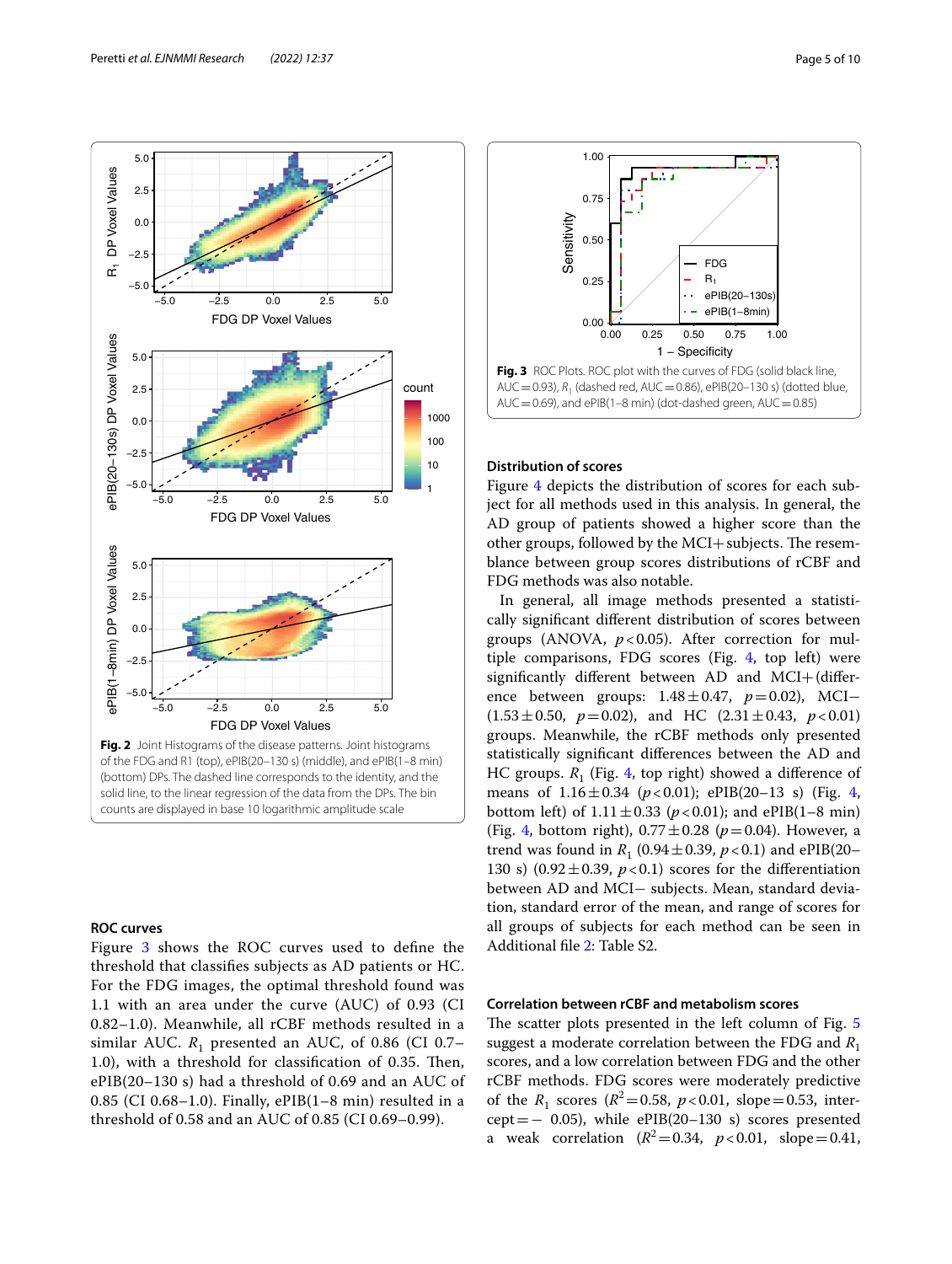

<span id="page-5-0"></span>intercept =  $0.07$ ), and ePIB(1–8 min) showed the smallest correlation  $(R^2=0.24, p<0.01, slope=0.28,$  $intercept = 0.13$ ).

#### **Bias assessment**

The bias found between the FDG and rCBF scores presented a linear relationship (Fig. [5,](#page-6-0) right column): while the lower scores were overestimated, the higher rCBF scores were underestimated when compared to FDG. Linear regressions of Bland–Altman plots resulted in a slope of – 0.47 and an intercept of – 0.05 for *R*<sub>1</sub>; – 0.59 and 0.07 for ePIB(20–130 s); and − 0.72 and 0.13 for ePIB(1–8 min) [\[31](#page-9-15), [32](#page-9-16)].

#### **Discussion**

This study aimed to investigate the use of rCBF images derived from dynamic PIB PET scans as an alternative to FDG through an SSM/PCA analysis for classifying AD patients versus HC subjects. The metabolic pattern generated by FDG images has been identifed as an appropriate tool to identify AD patients [\[2](#page-8-1), [20](#page-9-3), [23](#page-9-6)]. Due to the correlation between metabolism and blood flow [\[33](#page-9-17)], a similar characteristic AD pattern was expected from rCBF images [[20](#page-9-3)]. Furthermore, rCBF measures have

been shown to correlate, at least partially, with cognitive impairment in AD patients [[34](#page-9-18)], increasing the importance of these images in AD classification. Therefore, the use of amyloid-derived rCBF images as a proxy for an FDG scan is an attractive alternative that may reduce study costs, decrease patient discomfort, and minimize radiation exposure because both rCBF and specifc binding information can be driven from a single dynamic PET scan.

The generated DPs presented a cortical decrease in flow  $[R_1$  and ePIB(20–130 s)] and metabolism (FDG) in AD patients when compared to HC subjects. As previously mentioned, this similarity between patterns was expected due to the existent relationship between metabolism and blood flow  $[5, 9]$  $[5, 9]$  $[5, 9]$  and due to previous studies using voxelbased univariate analysis of the images [\[9](#page-8-7)]. Still, some differences between the patterns were found in regions that are already known to be hyperperfused, which is consistent with previously published results [\[9](#page-8-7), [20](#page-9-3), [35\]](#page-9-19). However, the most interesting point to observe from this analysis is the difference in pattern from the  $ePIB(1-8 \text{ min})$  as compared to the other methods (Fig.  $1$ ). This time interval between 1 and 8 min has been recommended as the time interval with the best visual correlation with FDG, based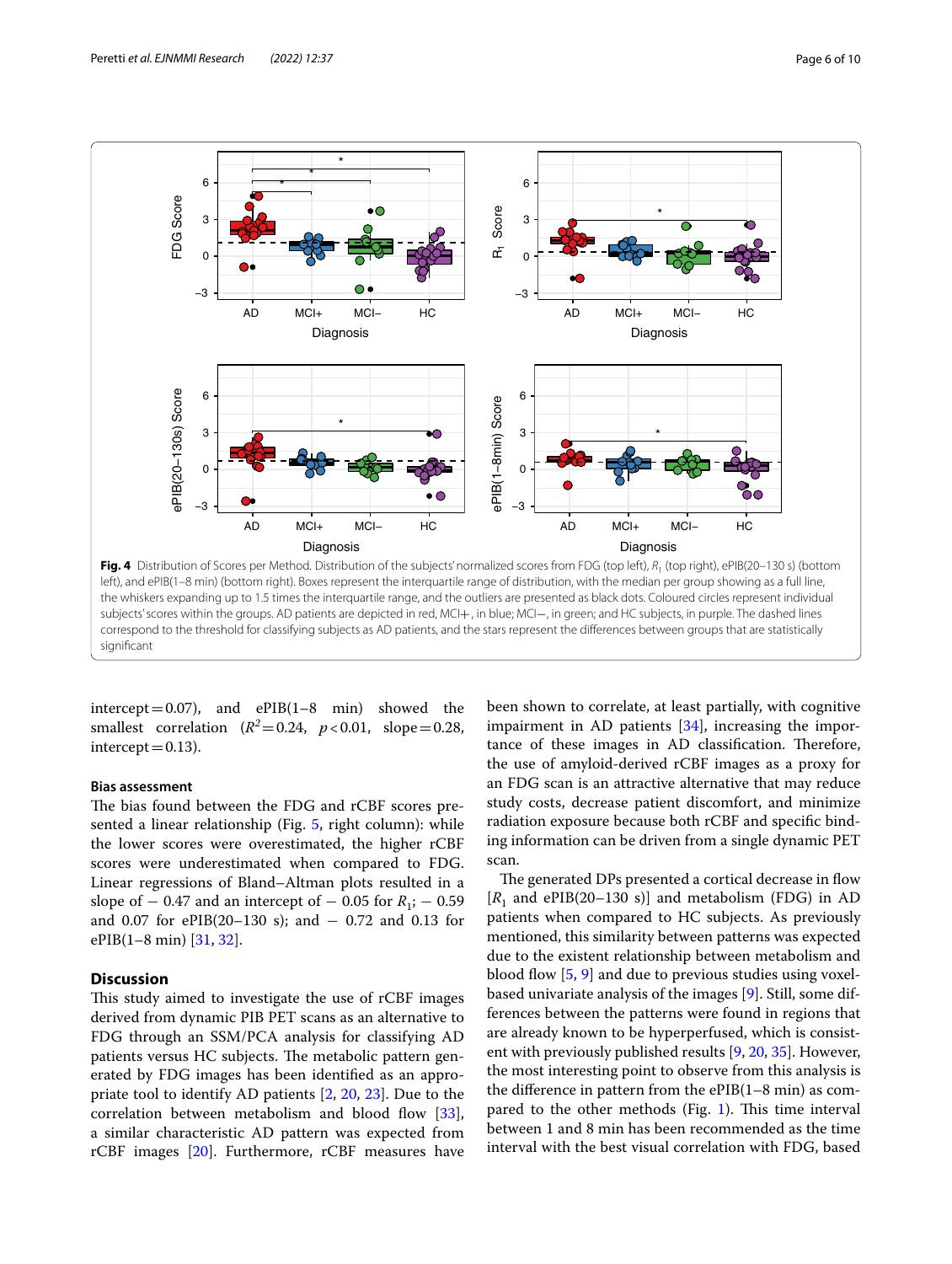

<span id="page-6-0"></span>according to group: in red, the AD patients; in blue, the MCI+; in green, the MCI−; and in purple, the HC subjects

on the correlation of its regional values and those of FDG images  $[16]$  $[16]$  $[16]$ . However, the generated AD-DP in this study shows a pattern more closely related to the amyloid deposition pattern of AD patients, which showed increased signal in grey matter cortical regions in scans acquired later during the scan [\[20\]](#page-9-3). Furthermore, a previously published SPM voxel-based analysis of the same images showed that this time interval was also not able to dif-ferentiate between patients and controls [\[9](#page-8-7)]. This result is consistent with the hypothesis that this time interval is too long, and the signal is already afected by Aβ binding, resulting in an image that does not refect purely rCBF  $[9]$  $[9]$ , Therefore, for the remaining of this discussion, ePIB(1–8 min) data will no longer be addressed.

The distribution presented in Fig. [4](#page-5-0) showed that all methods presented signifcantly diferent scores between the AD and HC groups. However, only FDG was capable of distinguishing the group of AD patients from  $MCI+$  and  $MCI-$  subjects. Even though  $MCI+$  is also known as 'MCI due to Alzheimer', no method was able to generate subject scores that were statistically diferent between MCI+ and MCI- or HC groups. This could

be due to the fact that rCBF images are less sensitive to subtle changes than metabolic scans [[9\]](#page-8-7) and, therefore, metabolism images might be able to capture subtle changes that are not refected by rCBF. However, a larger dataset of patients might increase the stability of the DP, which may allow for these subtler changes to be captured. Furthermore, an independent testing group of AD and HC subjects could better assess the accuracy of the generated AD-DP. Other automated methods for image assessment for AD classifcation have shown to be more sensitive to assess disease progression of MCI patients [[1,](#page-8-0) [36\]](#page-9-20). Moreover, the same set of subjects used in this study were previously analysed using an automated tool for assessment of AD, which resulted in a good contrast between AD patients and HC subjects but could not distinguish between MCI subjects as well  $[10]$  $[10]$ . Therefore, these patients were added to this analysis to evaluate the use of the SSM/PCA technique to evaluate their AD-DP expression.

Moreover, Fig. [4](#page-5-0), in combination with Fig. [5](#page-6-0), shows a smaller range of rCBF scores when compared to metabolism. This suggests that the reduction in FDG uptake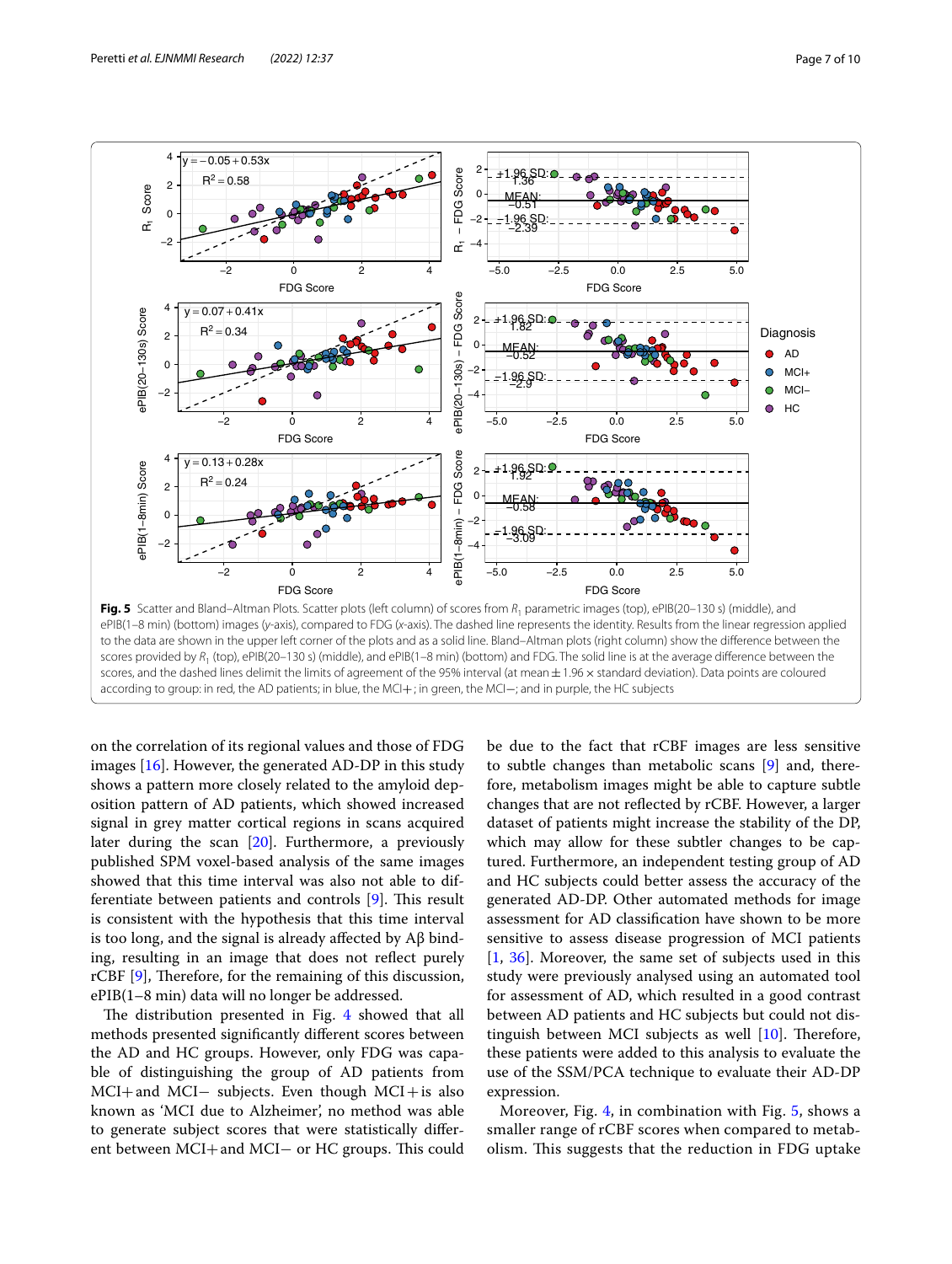in AD patients is greater than the reduction in  $R_1$  and  $ePIB(20-130 s)$  when compared to HC subjects. Therefore, the AD-DP expression through the subject scores results in smaller values for rCBF methods and ensues a greater bias for larger scores when compared with FDG. Moreover, the more extensive range of scores shown in Fig. [4,](#page-5-0) the higher AUC, and the largest correlation to metabolism scores indicate that  $R_1$  might be the most suited rCBF method for generating an AD-DP through SSM/PCA as a proxy for FDG scans. In addition,  $R_1$ images provide a pure measure of relative radiotracer flow due to the inherent quantitative aspect of parametric images, while SUVR shows a mixture of specifc and non-specifc binding, free tracer in tissue, and blood signal, which might have afected the ePIB(20– 130 s) performance for subject identification [[37\]](#page-9-21). Finally, Fig. [5](#page-6-0) shows that the bias on rCBF scores when compared to FDG is negative for higher scores and positive for lower scores, which further indicates that rCBF scores are not as robust as the FDG scores when diferentiating between AD and HC. Further studies using other techniques for estimating rCBF images are worthy of exploration, as some of them might improve results even for MCI subjects. However, as SUVR is the most frequently used approach in clinical research due to its simplicity, it was the one chosen for this study.

Although the results presented in the previous section suggest a good correlation of AD-DPs and subject scores between rCBF and FDG, it is important to mention that, from a physiological point of view, there is no perfect equivalence between them. However, these results sustain the use of SSM/PCA as a classifcation technique to be used not only with FDG PET scans and AD, but also for other types of images and diseases. Furthermore, this analysis was performed using PIB as a radiotracer, but similar results can be expected for other  $^{18}$ F-labelled amyloid radiotracers such as  $[^{18}F]$ Florbetapir, [ 18F]Florbetaben, and [ 18F]Flutemetamol [[38](#page-9-22)]. Yet, further research is necessary to confirm this. Moreover, this study was performed on a relatively small sample of subjects. Larger cohorts might yield more accurate results by providing a more stable pattern, which might fnd statistically signifcant diferences where this study found only a trend, such as a signifcant diference between AD and MCI+patients. In addition, longitudinal datasets might be useful for analysing the efficiency of SSM/PCA in predicting the conversion of MCI subjects to AD. Finally, SSM/ PCA might be an interesting technique to be further explored for the identifcation of patients both in the clinic and in research settings, since it allows for testing of new subjects that are not related to the ones used to generate the DP.

Amyloid PET imaging is already used in clinical settings for the assessment of deposits to identify AD patients. A dynamic scan may provide rCBF images that, in some cases, might be enough for an assessment on neurodegeneration, dismissing the need of a second FDG PET scan for this analysis. Performing a single scan reduces patient burden and exposure to radiation, and costs in terms of FDG production and scanner time. Furthermore, in a clinical setting, the assessment of PET images is mostly performed visually by an expert neuroradiologist or neurologist. Previous studies have found that visual assessment relies on the reader's experience and even then, the agreement between the readers is not always optimal [[39\]](#page-9-23). An automated technique such as the SSM/PCA has the potential of resulting in more consistent and accurate subject assessment. Moreover, by providing scores that quantify the expression of the DP in a subject, this technique may be used for classifying subjects in stages. Finally, SSM/PCA allows for the generation of a centre-specifc DP that can be generated with both FDG and rCBF images. This enables the comparison of rCBF images with more than just an FDG pre-set database that is available in software packages available for the clinic. However, the technique proposed in this study requires a local dataset of patients and controls for the generation of the disease characteristic patterns, as this technique has been shown to be sensitive to scanner and reconstruction efects [[40\]](#page-9-24), which may not be available in all imaging centres.

While rCBF images might be used as a surrogate for FDG PET in more extreme cases, it has been shown not to fully capture the smaller changes in patients when compared to controls. This is a key point when identifying patients in a preclinical phase, for example. Amyloid imaging is the frst recommended imaging modality (after structural imaging) in cases of suspected AD diagnosis  $[41]$  $[41]$ . However, in cases where amyloid imaging is inconclusive, to exclude possible amyloid positive co-pathologies, to make a short-term prognosis, or to make a better assessment of the stage of the disease, FDG PET is still recommended. By performing a dynamic scan instead of a static one, it is possible to generate rCBF from the same scan, avoiding putting the subject through the burden of a second PET scan.

#### **Conclusion**

The aim of this study was to explore whether rCBF images derived from dynamic PIB PET scans can be used as an alternative for an FDG PET scan for the identifcation of AD patients using SSM/PCA as the image analysis technique. From the diferent approaches to generate the rCBF images,  $R_1$  parametric maps have shown the best correlation with FDG and the best classifcation ability between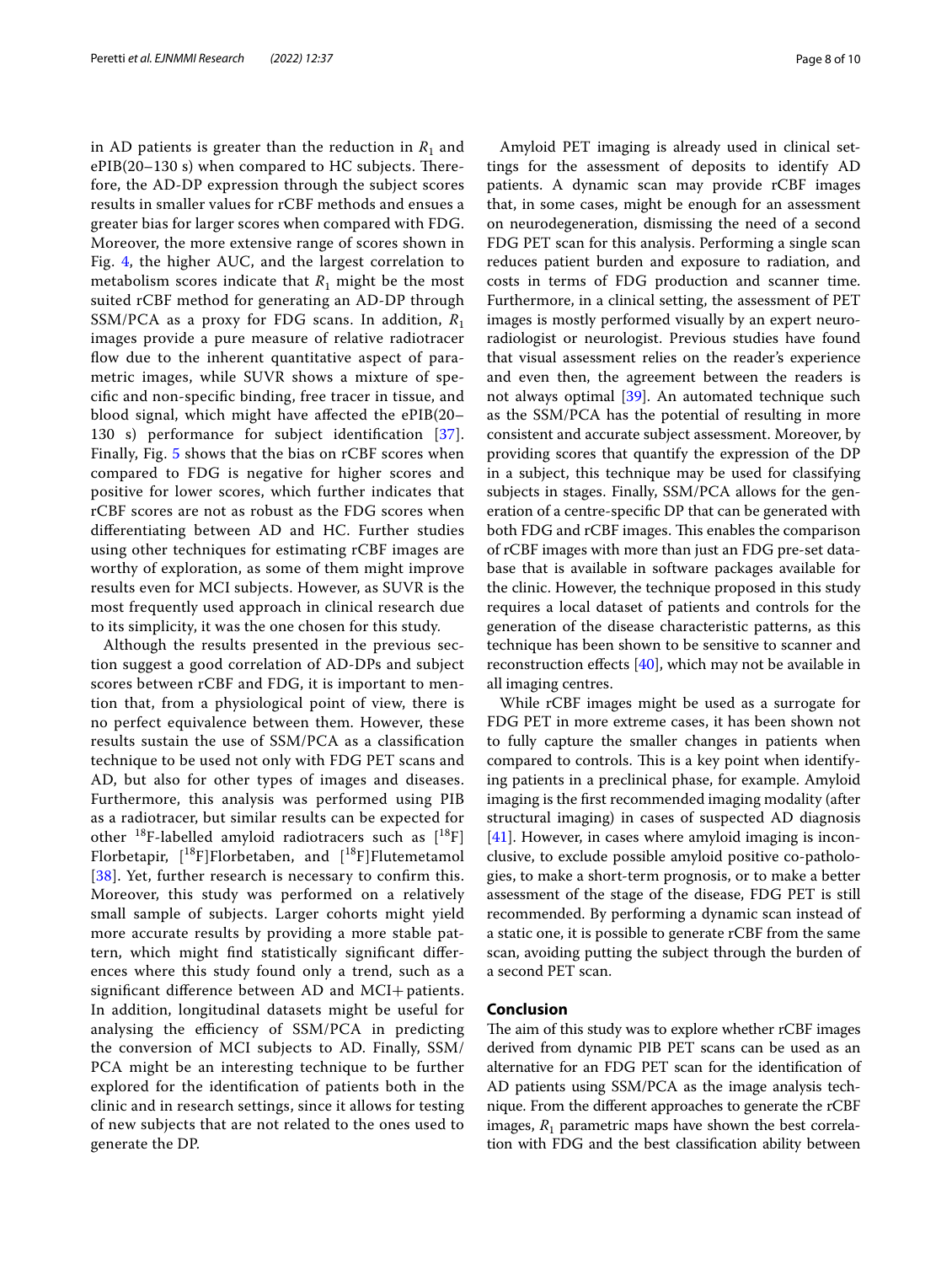groups. However, the sensitivity of  $R_1$  AD-DP scores is not as great as FDG scores. This suggests that  $R_1$  parametric maps can be an alternative for an FDG PET scan for diagnostic purposes when using SSM/PCA as an initial assessment of AD patients. A second FDG PET scan might be necessary in more initial stages of neurodegeneration or to diferentiate between other disorders.

#### **Abbreviations**

AD: Alzheimer's disease; FDG: 2-Deoxy-2-[18F]fuoroglucose; PET: Positron emission tomography; Aβ: Amyloid-β; PIB: [<sup>11</sup>C]-labelled Pittsburgh Compound B; rCBF: Regional cerebral blood flow;  $R_1$ : Relative cerebral tracer flow; ePIB: Initial frames of the PIB scan; SSM/PCA: Scaled subprofle modelling using principal component analysis; UMCG: University Medical Center Groningen; MCI+: Mild cognitive impairment due to AD; MCI−: Mild cognitive impairment not due to AD; HC: Healthy control; SUVR: Standardized uptake value normalized by cerebellar uptake; AD-DP: Disease-related Alzheimer's disease pattern; LOOCV: Leave-one-out cross-validation; ROC: Receiver operating characteristic; PC: Principal component; DP: Disease pattern; AUC: Area under the curve; SRTM2: Simplifed reference tissue model 2; MMSE: Mini-mental state examination.

#### **Supplementary Information**

The online version contains supplementary material available at [https://doi.](https://doi.org/10.1186/s13550-022-00909-8) [org/10.1186/s13550-022-00909-8](https://doi.org/10.1186/s13550-022-00909-8).

<span id="page-8-10"></span><span id="page-8-9"></span>**Additional fle 1**. **Table S1**: Average and standard deviation values if the AD-DPs for brain regions included in the Hammers atlas.

**Additional fle 2**. **Table S2**: Number of subjects (*N*), mean, standard deviation (SD), standard error of the mean (SEM), and range of scores per diagnosis for each type of image used in the analysis.

#### **Acknowledgements**

Ronald Boellaard has received funding from the European Union's Horizon 2020 research and innovation programme under the Marie Skłodowska-Curie grant agreement No 764458, which is not related to this work.

#### **Author contributions**

DEP contributed to study design, image processing, data analysis, writing and revising the manuscript, and SSM/PCA code development. DVG was involved in study design, image processing, data analysis, writing and revising the manuscript, and SSM/PCA code development. RJR contributed to SSM/ PCA code development and revising the manuscript. FER was involved in coordination of the study, patient inclusion, data acquisition, and revising the manuscript. JD contributed to study design and revising the manuscript. BMJ was involved in patient inclusion, data acquisition, and revising the manuscript. PPDD contributed to coordination of the study, patient inclusion, data acquisition, and revising the manuscript. RAJOD was involved in critical revision of the manuscript. RB contributed to study design, coordination of the study, and writing and revising the manuscript. All authors read and approved the fnal manuscript.

#### **Funding**

Not applicable.

#### **Availability of data and materials**

The datasets generated and/or analysed during the current study are available with the corresponding author upon reasonable request.

#### **Declarations**

#### **Ethics approval and consent to participate**

Ethical approval for the whole study, including the informed consent, was obtained from the Medical Ethical Committee of the UMCG (2014/320). All

patients provided signed informed consent for participation in the study. Patients with a MMSE score higher than 18 were considered mentally competent to give informed consent. This cohort of subjects had a minimum MMSE score of 22, and therefore, all subjects were considered mentally competent to give informed consent. All methods were carried out in accordance with the ethical standards as laid down in the 1964 Declaration of Helsinki and its later amendments or comparable ethical standards.

#### **Consent for publication**

All patients provided signed informed consent for participation in the study and for publication.

#### **Competing interests**

The authors declare that they have no competing interests.

#### **Author details**

<sup>1</sup> Department of Nuclear Medicine and Molecular Imaging, University Medical Center Groningen, University of Groningen, Groningen, The Netherlands. 2 <sup>2</sup> Department of Biomedical Sciences of Cells and Systems, Cognitive Neuroscience Center, University Medical Center Groningen, University of Groningen, Groningen, The Netherlands. <sup>3</sup> Department of Neurology, Alzheimer Centre, University Medical Center Groningen, University of Groningen, Groningen, The Netherlands. <sup>4</sup> Laboratory of Neurochemistry and Behaviour, Institute Born-Bunge, University of Antwerp, Antwerp, Belgium.<sup>5</sup> Department of Radiology and Nuclear Medicine, Location VU Medical Center, Amsterdam University Medical Center, De Boelelaan 1117, 1081 HV Amsterdam, The Netherlands.

## Received: 12 January 2022 Accepted: 15 June 2022

#### **References**

- <span id="page-8-0"></span>1. Morbelli S, et al. Visual versus semi-quantitative analysis of 18F-FDG-PET in amnestic MCI: an European Alzheimer's disease consortium (EADC) project. J Alzheimer's Dis. 2015;44:815–26.
- <span id="page-8-1"></span>2. Teune LK, et al. Typical cerebral metabolic patterns in neurodegenerative brain diseases. Mov Disord. 2010;25:2395–404.
- <span id="page-8-2"></span>3. Jack CR, et al. NIA-AA research framework: toward a biological defnition of Alzheimer's disease. Alzheimer's Dement. 2018;14:535–62.
- <span id="page-8-3"></span>4. Klunk WE, et al. Imaging brain amyloid in Alzheimer's disease with pittsburgh compound-B. Ann Neurol. 2004;55:306–19.
- <span id="page-8-4"></span>5. Jueptner M, Weiller C. Review: does measurement of regional cerebral blood fow refect synaptic activity? implications for PET and fMRI. Neuroimage. 1995;2:148–56.
- <span id="page-8-5"></span>6. Bentourkia M, et al. Comparison of regional cerebral blood flow and glucose metabolism in the normal brain: efect of aging. J Neurol Sci. 2000;181:19–28.
- 7. Chen Y, et al. Voxel-level comparison of arterial spin-labeled perfusion MRI and FDG-PET in Alzheimer disease. Neurology. 2011;77:1977–85.
- <span id="page-8-6"></span>8. Ye FQ, et al.  $H_2$ <sup>15</sup>O PET validation of steady-state arterial spin tagging cerebral blood fow measurements in humans. Magn Reson Med. 2000;44:450–6.
- <span id="page-8-7"></span>Peretti DE, et al. Relative cerebral flow from dynamic PIB scans as an alternative for FDG scans in Alzheimer's disease PET studies. PLoS ONE. 2019;14: e0211000.
- <span id="page-8-8"></span>10. Peretti DE, et al. Diagnostic performance of regional cerebral blood flow images derived from dynamic PIB scans in Alzheimer's disease. EJNMMI Res. 2019;9:59.
- 11. Chen YJ, et al. Relative 11C-PiB delivery as a proxy of relative CBF: quantitative evaluation using single-session <sup>15</sup>O-water and <sup>11</sup>C-PiB PET. J Nucl Med. 2015;56:1199–205.
- 12. Meyer PT, et al. Dual-biomarker imaging of regional cerebral amyloid load and neuronal activity in dementia with PET and <sup>11</sup>C-labeled pittsburgh compound B. J Nucl Med. 2011;52:393–400.
- 13. Oliveira FPM, et al. Can <sup>11</sup>C-PiB-PET relative delivery  $R_1$  or <sup>11</sup>C-PiB-PET perfusion replace <sup>18</sup>F-FDG-PET in the assessment of brain neurodegeneration? J Alzheimers Dis. 2018;65:89–97.
- 14. Rodriguez-Vieitez E, et al. Comparability of [<sup>18</sup>F]THK5317 and [<sup>11</sup>C]PIB blood flow proxy images with [<sup>18</sup>F]FDG positron emission tomography in Alzheimer's disease. J Cereb Blood Flow Metab. 2017;37:740–9.